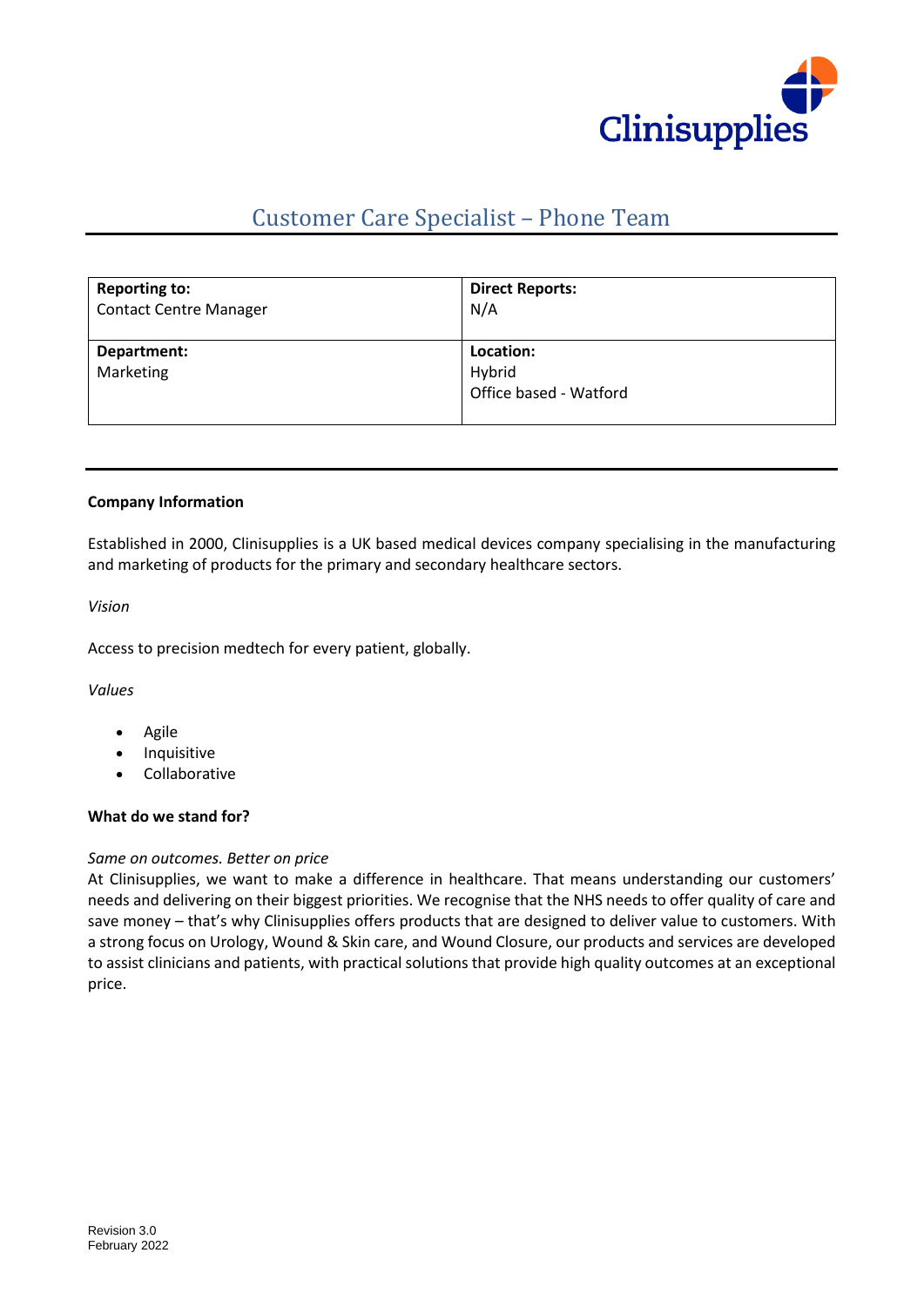# **Job Purpose**

As a Customer Care Specialist you will use our omnichannel service to register new customers, place orders, and answer order related queries. You will also play a role in processing and approving prescriptions as well as answering inbound and outbound calls in our Contact Centre.

# **Key Responsibilities**

Reporting directly to the Contact Centre Manager you will be:

- Answering inbound calls from customers and Health Care Professionals (HCP's)
- Making outbound calls to welcome new customers to the Home Delivery Service
- Making outbound courtesy calls to customers to place repeat orders
- Taking payments from customers for Prescriptions via inbound and outbound calls
- Registering new customers to the home delivery service using our internal databases
- Chasing GP Surgeries for outstanding customer Prescriptions by phone or email
- Reviewing and approving orders
- Managing various mailboxes
- Being a Subject Matter Expert in established field
- Reporting from various internal databases
- Adhering to weekly schedules
- Attending various meetings/performance reviews/huddles/workshops/webinars
- Updating internal databases, abiding by GDPR regulations
- Working collaboratively to ensure all Contact Centre service levels are achieved in line with agreed KPI's

# **Experience and Skills Required**

- Good literacy and numeracy to GCSE 'O' level
- Intermediate IT skills (Microsoft Office)
- Excellent organisation skills
- Ability to prioritise workload
- Good communication skills written and verbal
- Excellent telephone manner
- Excellent attention to detail
- Ability to use multiple systems at one time
- Can multi-task in a fast paced customer service environment
- Positive 'can do' attitude
- Passion for Delivering Excellence in Customer Service